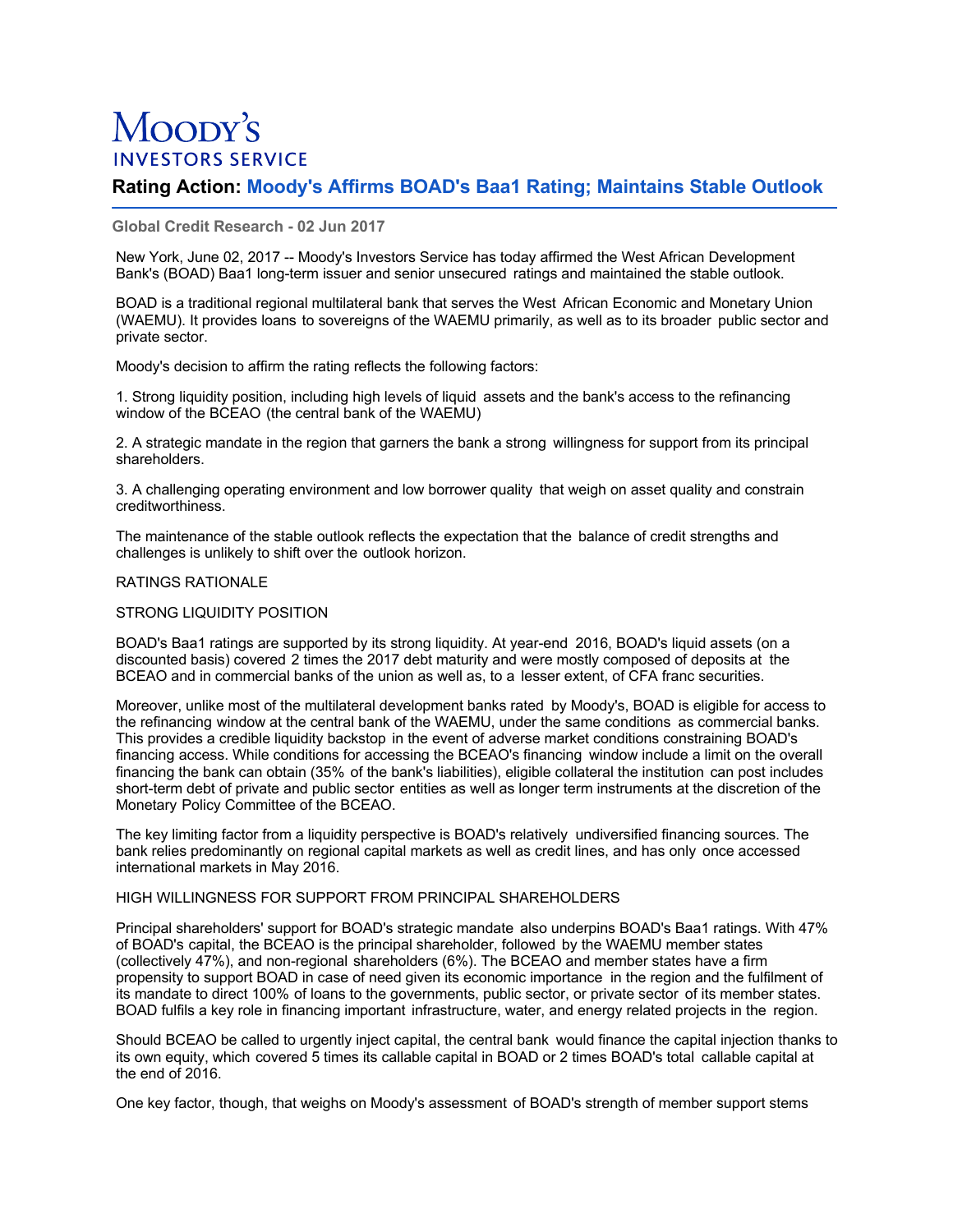from the predominance of WAEMU sovereigns as both borrowers and shareholders as well as the WAEMU's central bank role as principal shareholder. This results in a high correlation between the financial strength of borrowers and shareholders and means that any wide-spread stress on borrowers that would require BOAD's recapitalisation will concurrently hamper the capacity of shareholders to inject additional capital.

# A CHALLENGING OPERATING ENVIRONMENT AND LOW ASSET QUALITY

BOAD's creditworthiness is constrained by its challenging operating environment and low average borrower quality, both of which weigh on asset quality. All BOAD's development assets are in the WAEMU region, composed primarily of loans to sovereigns (64%). Of the eight member countries of the WAEMU, Moody's rates Côte d'Ivoire (Ba3 stable) and Senegal (Ba3 stable) which together represented at the end of 2016 21% of BOAD's loans disbursed to sovereigns and 30% of all loans granted by BOAD to the private and public sectors of member countries as well as sovereigns. The remainder of BOAD's loan portfolio (70%) is composed of non-rated entities in Benin, Burkina Faso, Guinea-Bissau, Mali, Niger, and Togo. The region has had periods of economic and political turmoil which makes BOAD's operating environment challenging. Moreover, BOAD's non-performing loans rate has historically been relatively high at 4% on average over the last seven years, but has been trending down to 2% in 2016, from 6% in 2011.

Weakness in asset quality is in part mitigated by BOAD's sound balance sheet structure. Leverage has been deteriorating because of the bank's expansion in its loan portfolio and increased recourse to debt, however it remains relatively modest at 2.4 times at year-end 2016. Coverage of development assets by usable equity (i.e. the asset coverage ratio) has historically hovered around 40%, a relatively strong level. BOAD's capital adequacy ratio calculated under the Basel II definition reached 25% in 2016.

# RATIONAL FOR MAINTAINING THE STABLE OUTLOOK

The stable outlook reflects Moody's expectation that the balance of credit strengths and challenges is unlikely to shift over the outlook horizon. BOAD has managed to expand its loan portfolio while decreasing the rate of nonperforming loans as well as improving risk management policies. The latter include various initiatives such as a reform of the loans pricing policy, a review of the internal credit rating approach, the institutionalization of the liquidity policy with the creation of a formal treasury Committee, and hedging against foreign exchange risk.

### WHAT COULD CHANGE THE RATING DOWN

BOAD's rating would come under downward pressure if the expansion in lending activity were to result in diminished asset quality or a deterioration of the bank's leverage and asset coverage ratio beyond what Moody's currently anticipates.

### WHAT COULD CHANGE THE RATING UP

BOAD's creditworthiness would be supported by a safe expansion in its activities with demonstrated track record of low NPLs and international capital market debt issuance management.

The principal methodology used in these ratings was Multilateral Development Banks and Other Supranational Entities published in March 2017. Please see the Rating Methodologies page on www.moodys.com for a copy of this methodology.

### REGULATORY DISCLOSURES

For ratings issued on a program, series or category/class of debt, this announcement provides certain regulatory disclosures in relation to each rating of a subsequently issued bond or note of the same series or category/class of debt or pursuant to a program for which the ratings are derived exclusively from existing ratings in accordance with Moody's rating practices. For ratings issued on a support provider, this announcement provides certain regulatory disclosures in relation to the credit rating action on the support provider and in relation to each particular credit rating action for securities that derive their credit ratings from the support provider's credit rating. For provisional ratings, this announcement provides certain regulatory disclosures in relation to the provisional rating assigned, and in relation to a definitive rating that may be assigned subsequent to the final issuance of the debt, in each case where the transaction structure and terms have not changed prior to the assignment of the definitive rating in a manner that would have affected the rating. For further information please see the ratings tab on the issuer/entity page for the respective issuer on www.moodys.com.

For any affected securities or rated entities receiving direct credit support from the primary entity(ies) of this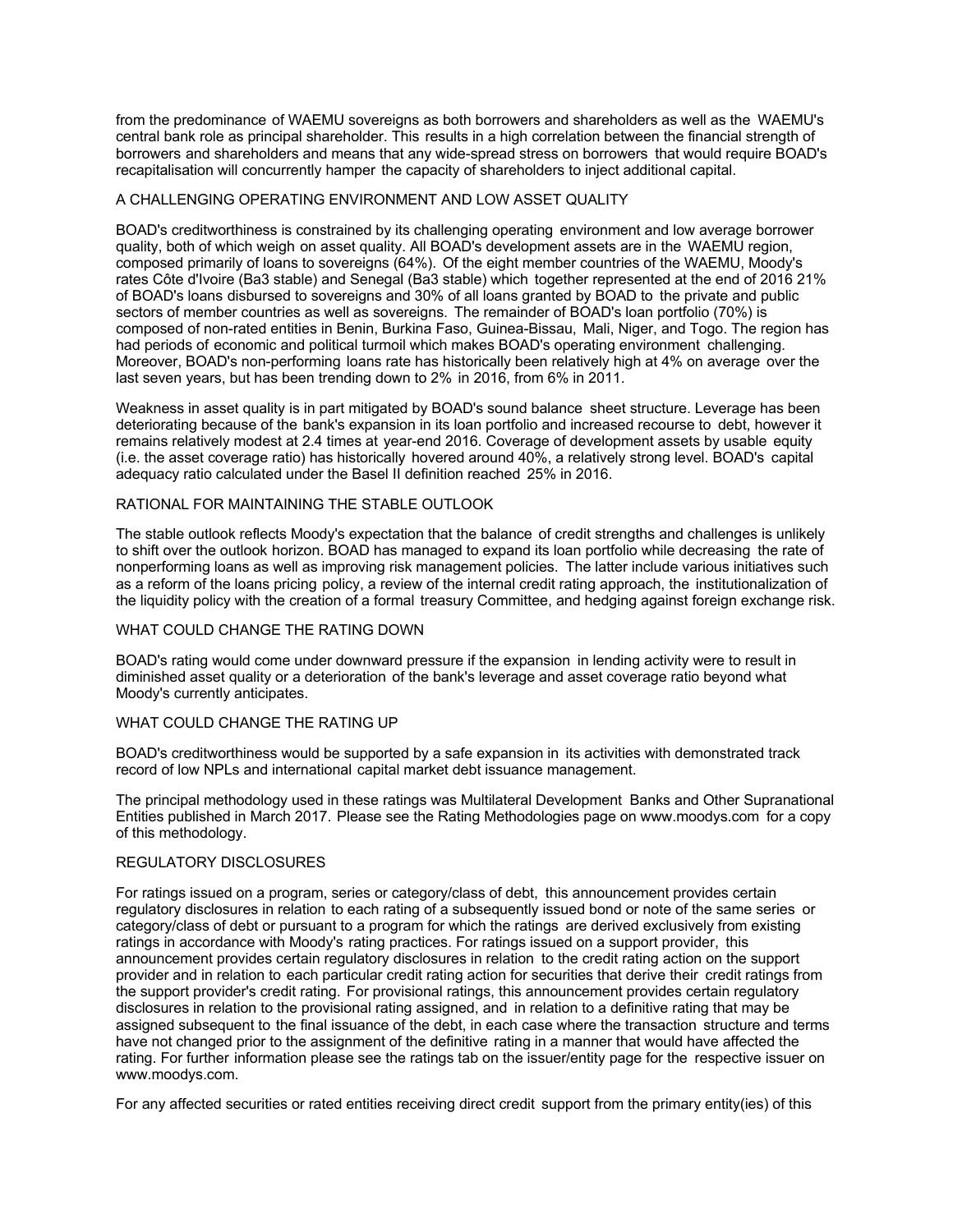credit rating action, and whose ratings may change as a result of this credit rating action, the associated regulatory disclosures will be those of the guarantor entity. Exceptions to this approach exist for the following disclosures, if applicable to jurisdiction: Ancillary Services, Disclosure to rated entity, Disclosure from rated entity.

Regulatory disclosures contained in this press release apply to the credit rating and, if applicable, the related rating outlook or rating review.

Please see www.moodys.com for any updates on changes to the lead rating analyst and to the Moody's legal entity that has issued the rating.

Please see the ratings tab on the issuer/entity page on www.moodys.com for additional regulatory disclosures for each credit rating.

Lucie Villa Vice President - Senior Analyst Sovereign Risk Group Moody's Investors Service, Inc. 250 Greenwich Street New York, NY 10007 U.S.A. JOURNALISTS: 1 212 553 0376 Client Service: 1 212 553 1653

Yves Lemay MD - Sovereign Risk Sovereign Risk Group JOURNALISTS: 44 20 7772 5456 Client Service: 44 20 7772 5454

Releasing Office: Moody's Investors Service, Inc. 250 Greenwich Street New York, NY 10007 U.S.A. JOURNALISTS: 1 212 553 0376 Client Service: 1 212 553 1653



© 2017 Moody's Corporation, Moody's Investors Service, Inc., Moody's Analytics, Inc. and/or their licensors and affiliates (collectively, "MOODY'S"). All rights reserved.

**CREDIT RATINGS ISSUED BY MOODY'S INVESTORS SERVICE, INC. AND ITS RATINGS AFFILIATES ("MIS") ARE MOODY'S CURRENT OPINIONS OF THE RELATIVE FUTURE CREDIT RISK OF ENTITIES, CREDIT COMMITMENTS, OR DEBT OR DEBT-LIKE SECURITIES, AND MOODY'S PUBLICATIONS MAY INCLUDE MOODY'S CURRENT OPINIONS OF THE RELATIVE FUTURE CREDIT RISK OF ENTITIES, CREDIT COMMITMENTS, OR DEBT OR DEBT-LIKE SECURITIES. MOODY'S DEFINES CREDIT RISK AS THE RISK THAT AN ENTITY MAY NOT MEET ITS CONTRACTUAL, FINANCIAL OBLIGATIONS AS THEY COME DUE AND ANY ESTIMATED FINANCIAL LOSS IN THE EVENT OF DEFAULT. CREDIT RATINGS DO NOT ADDRESS ANY OTHER RISK, INCLUDING BUT NOT LIMITED TO: LIQUIDITY RISK, MARKET VALUE RISK, OR PRICE VOLATILITY. CREDIT RATINGS AND MOODY'S OPINIONS INCLUDED IN MOODY'S PUBLICATIONS ARE NOT STATEMENTS OF CURRENT OR HISTORICAL FACT. MOODY'S PUBLICATIONS MAY ALSO INCLUDE QUANTITATIVE MODEL-BASED ESTIMATES OF CREDIT RISK AND RELATED OPINIONS OR COMMENTARY PUBLISHED BY MOODY'S ANALYTICS, INC. CREDIT RATINGS AND MOODY'S PUBLICATIONS DO NOT CONSTITUTE OR PROVIDE INVESTMENT OR FINANCIAL ADVICE, AND CREDIT RATINGS AND MOODY'S PUBLICATIONS ARE NOT AND DO NOT PROVIDE RECOMMENDATIONS TO PURCHASE, SELL, OR HOLD**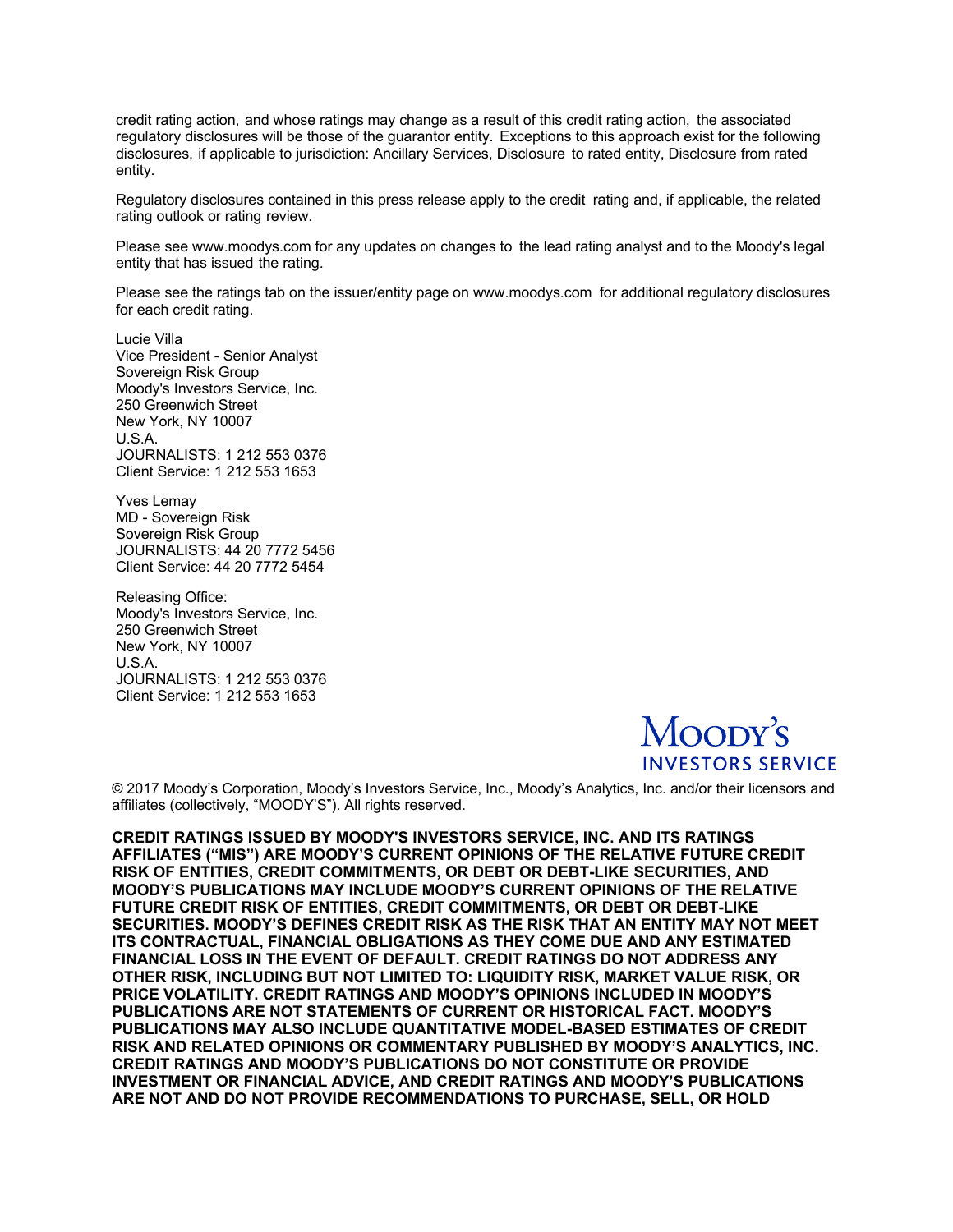**PARTICULAR SECURITIES. NEITHER CREDIT RATINGS NOR MOODY'S PUBLICATIONS COMMENT ON THE SUITABILITY OF AN INVESTMENT FOR ANY PARTICULAR INVESTOR. MOODY'S ISSUES ITS CREDIT RATINGS AND PUBLISHES MOODY'S PUBLICATIONS WITH THE EXPECTATION AND UNDERSTANDING THAT EACH INVESTOR WILL, WITH DUE CARE, MAKE ITS OWN STUDY AND EVALUATION OF EACH SECURITY THAT IS UNDER CONSIDERATION FOR PURCHASE, HOLDING, OR SALE.**

MOODY'S CREDIT RATINGS AND MOODY'S PUBLICATIONS ARE NOT INTENDED FOR USE BY RETAIL INVESTORS AND IT WOULD BE RECKLESS AND INAPPROPRIATE FOR RETAIL INVESTORS TO USE MOODY'S CREDIT RATINGS OR MOODY'S PUBLICATIONS WHEN MAKING AN INVESTMENT DECISION. IF IN DOUBT YOU SHOULD CONTACT YOUR FINANCIAL OR OTHER PROFESSIONAL ADVISER.

ALL INFORMATION CONTAINED HEREIN IS PROTECTED BY LAW, INCLUDING BUT NOT LIMITED TO, COPYRIGHT LAW, AND NONE OF SUCH INFORMATION MAY BE COPIED OR OTHERWISE REPRODUCED, REPACKAGED, FURTHER TRANSMITTED, TRANSFERRED, DISSEMINATED, REDISTRIBUTED OR RESOLD, OR STORED FOR SUBSEQUENT USE FOR ANY SUCH PURPOSE, IN WHOLE OR IN PART, IN ANY FORM OR MANNER OR BY ANY MEANS WHATSOEVER, BY ANY PERSON WITHOUT MOODY'S PRIOR WRITTEN CONSENT.

All information contained herein is obtained by MOODY'S from sources believed by it to be accurate and reliable. Because of the possibility of human or mechanical error as well as other factors, however, all information contained herein is provided "AS IS" without warranty of any kind. MOODY'S adopts all necessary measures so that the information it uses in assigning a credit rating is of sufficient quality and from sources MOODY'S considers to be reliable including, when appropriate, independent third-party sources. However, MOODY'S is not an auditor and cannot in every instance independently verify or validate information received in the rating process or in preparing the Moody's publications.

To the extent permitted by law, MOODY'S and its directors, officers, employees, agents, representatives, licensors and suppliers disclaim liability to any person or entity for any indirect, special, consequential, or incidental losses or damages whatsoever arising from or in connection with the information contained herein or the use of or inability to use any such information, even if MOODY'S or any of its directors, officers, employees, agents, representatives, licensors or suppliers is advised in advance of the possibility of such losses or damages, including but not limited to: (a) any loss of present or prospective profits or (b) any loss or damage arising where the relevant financial instrument is not the subject of a particular credit rating assigned by MOODY'S.

To the extent permitted by law, MOODY'S and its directors, officers, employees, agents, representatives, licensors and suppliers disclaim liability for any direct or compensatory losses or damages caused to any person or entity, including but not limited to by any negligence (but excluding fraud, willful misconduct or any other type of liability that, for the avoidance of doubt, by law cannot be excluded) on the part of, or any contingency within or beyond the control of, MOODY'S or any of its directors, officers, employees, agents, representatives, licensors or suppliers, arising from or in connection with the information contained herein or the use of or inability to use any such information.

NO WARRANTY, EXPRESS OR IMPLIED, AS TO THE ACCURACY, TIMELINESS, COMPLETENESS, MERCHANTABILITY OR FITNESS FOR ANY PARTICULAR PURPOSE OF ANY SUCH RATING OR OTHER OPINION OR INFORMATION IS GIVEN OR MADE BY MOODY'S IN ANY FORM OR MANNER WHATSOEVER.

Moody's Investors Service, Inc., a wholly-owned credit rating agency subsidiary of Moody's Corporation ("MCO"), hereby discloses that most issuers of debt securities (including corporate and municipal bonds, debentures, notes and commercial paper) and preferred stock rated by Moody's Investors Service, Inc. have, prior to assignment of any rating, agreed to pay to Moody's Investors Service, Inc. for appraisal and rating services rendered by it fees ranging from \$1,500 to approximately \$2,500,000. MCO and MIS also maintain policies and procedures to address the independence of MIS's ratings and rating processes. Information regarding certain affiliations that may exist between directors of MCO and rated entities, and between entities who hold ratings from MIS and have also publicly reported to the SEC an ownership interest in MCO of more than 5%, is posted annually at [www.moodys.com](https://www.moodys.com/) under the heading "Investor Relations — Corporate Governance — Director and Shareholder Affiliation Policy."